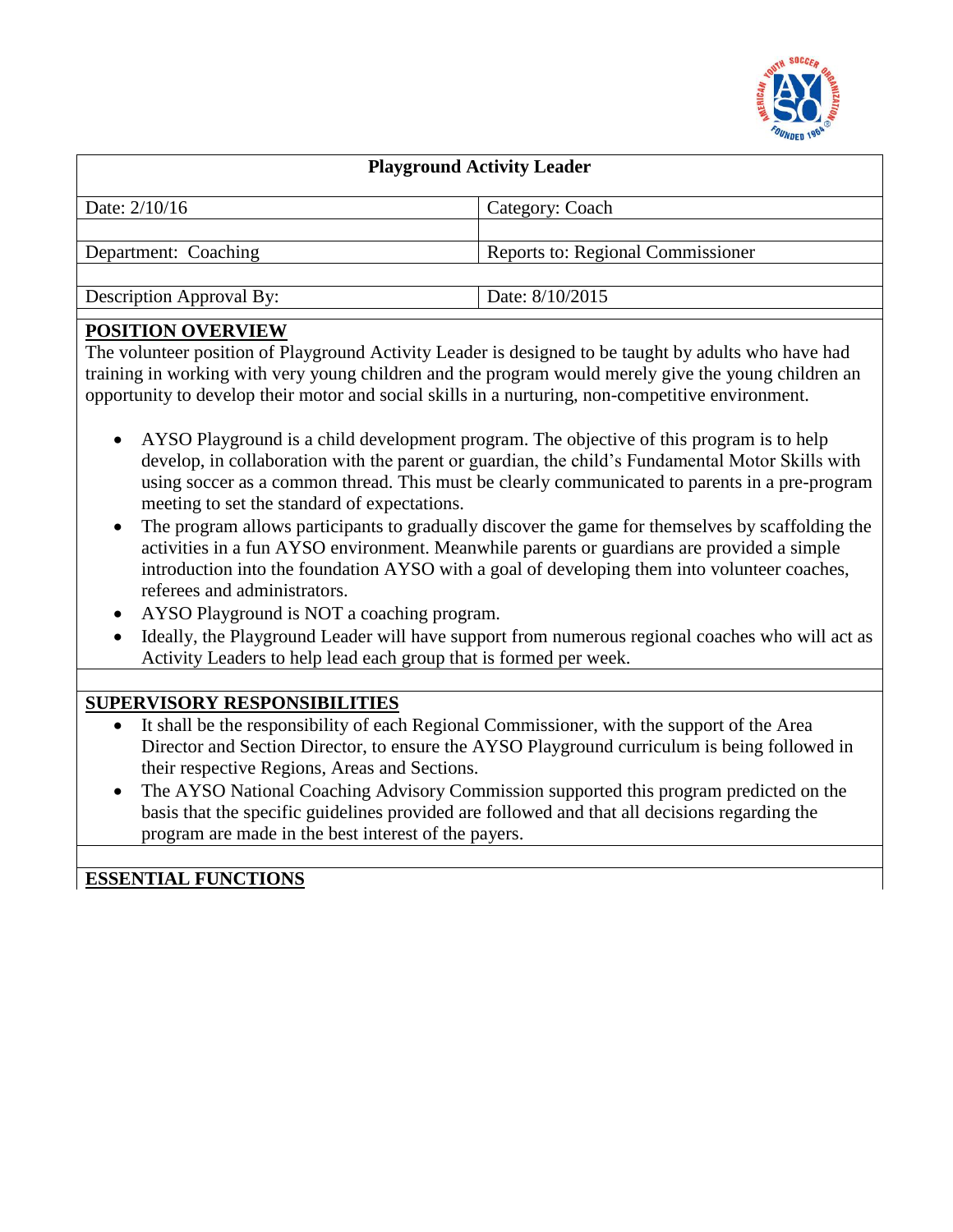

- Conduct a Parent Meeting, explaining this is not a team based program and does not use competitive games to teach fundamental motor skills. Orientation should explain the one with one jamboree training style, parent participation, and focus on developing individual fundamental motor skills that will lead to a higher quality youth soccer experience.
- Review the Parent Orientation Video
- Conduct only age appropriate activity sessions from the Playground Manual
- Promote the AYSO philosophies
- Complete understanding of AYSO National Coaching Program
- Support the Regional Commissioner
- Distribute activity schedules to parents
- Knowledge of appropriate expectations for young children Ability to create a warm, non-threatening environment

### **REPRESENTATIVE DUTIES**

- Some travel may be expected as related to member training opportunities.
- Associated duties as assigned.

### **QUALIFICATIONS**

- Currently registered and accepted volunteer.
- Ability to create a warm, non-threatening environment
- Knowledgeable of appropriate expectations for young children
- Enjoys working in an instructional environment with young children
- Is energetic and enthusiastic
- Is flexible
- Ability to engage children
- Values all children
- Ability to recognize when children need encouragement and/or motivation
- Able to motivate and engage young children
- Able to offer encouragement
- Has desire to learn the techniques necessary for teaching motor skills
- Has good interpersonal skills and processes the ability to communicate well with parents
- Respectful of children and their parents
- Ability to remain calm in all situations
- Willingness to learn new information and techniques
- Values good sportsmanship

### IDEAL CANDIDATES

- Pre-School / Kindergarten Teachers
- Early Childhood Development
- Demonstrated ability to work well with young children